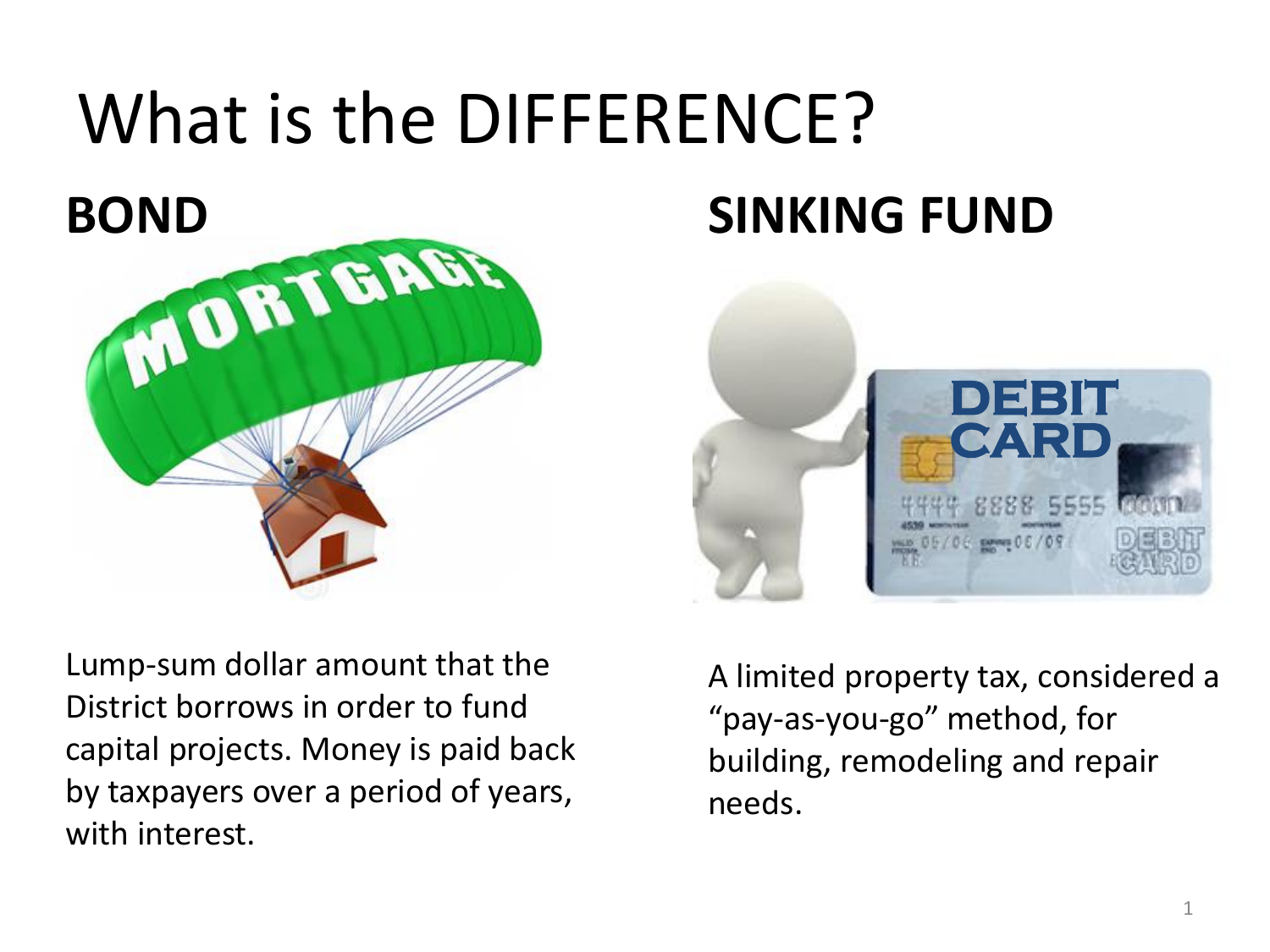The main difference between permissible uses of general obligation bond proceeds and sinking fund proceeds is that currently sinking fund proceeds may NOT be used for:

- purchasing technology equipment
- general office or classroom equipment
- furnishings
- school buses

The annual dollar amount generated by the 1.25-mill Sinking Fund (\$2.1 million) helps preserve and protect current resources but is insufficient to fund major capital improvement needs under a bond issue.

In Oakland County, WBSD is one of 11 of 28 Public School Districts that have both bonded debt on their books in addition to a Sinking Fund millage.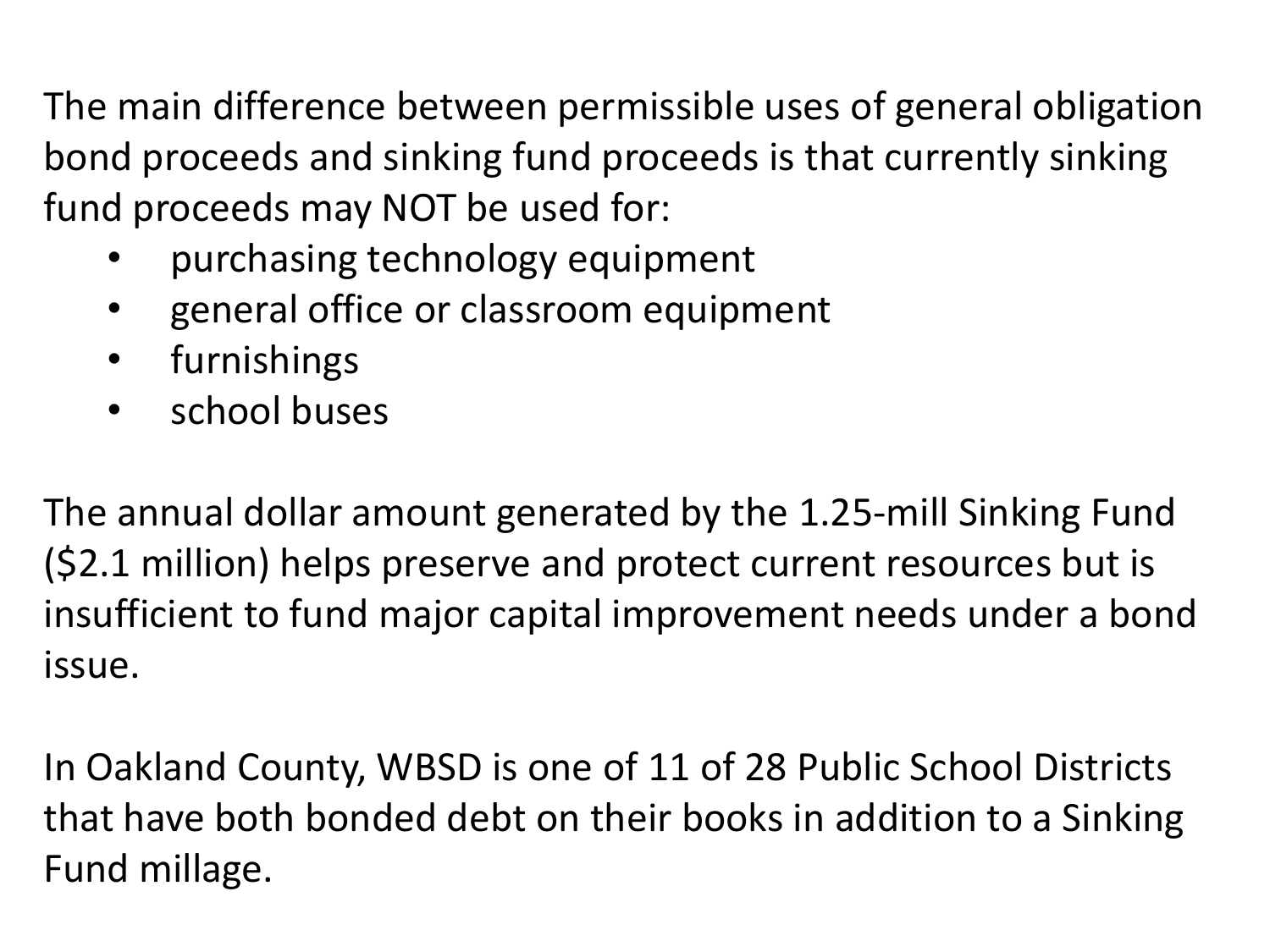## How Do I Know the BSSF Money Will Be Spent as Promised?



Can be used for remodeling, repair, or construction of buildings and sites.



Cannot be used to pay for teacher, administrator or employee salaries, maintenance or other operating expenses.

*\*Expenses must be audited for compliance with Michigan Department of Treasury guidelines.*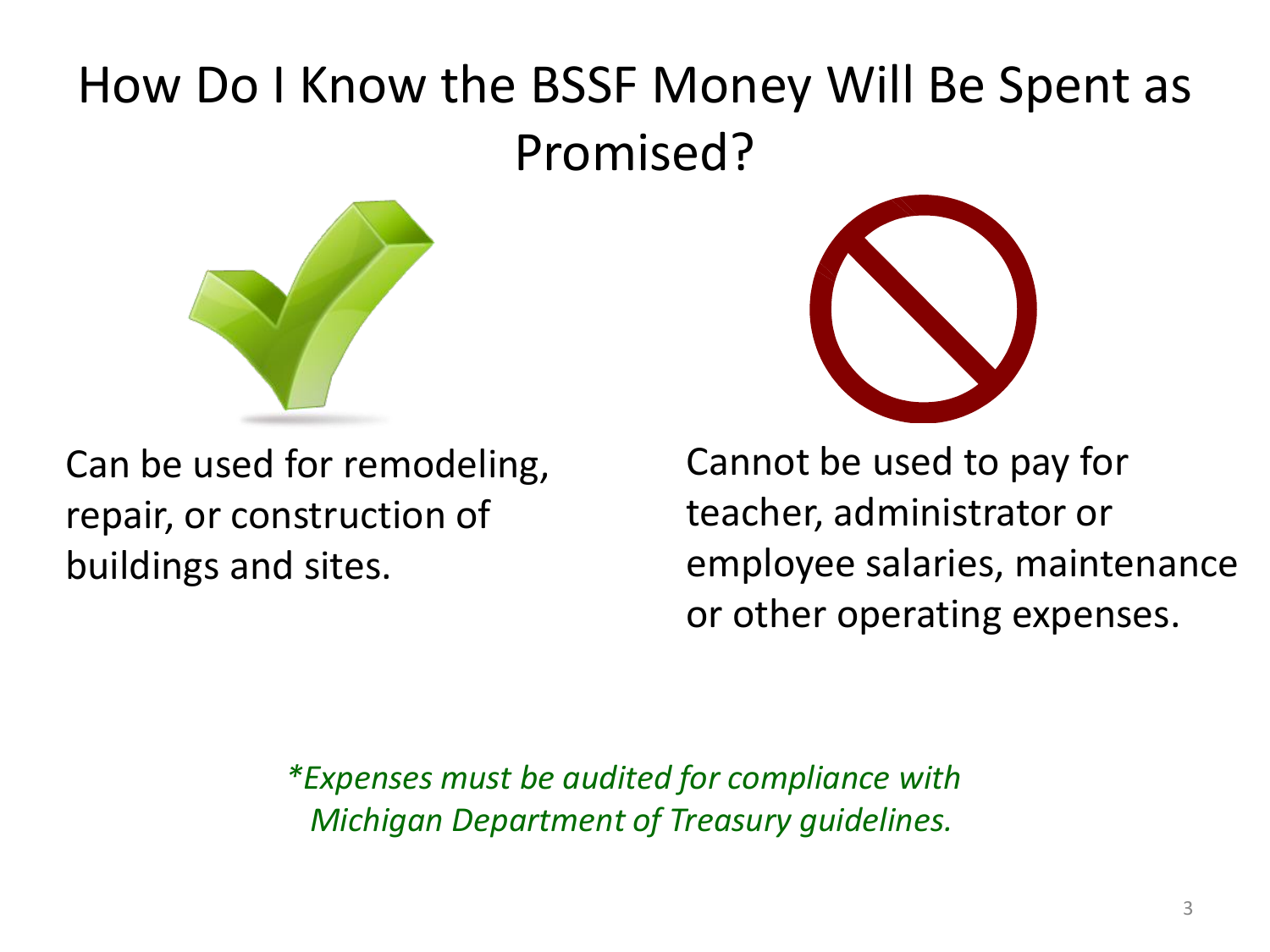### **BSSF Capital Projects 2019-20 \$1.9 million**

| <b>General Repairs District-wide</b>                | \$250,000                |
|-----------------------------------------------------|--------------------------|
| <b>Concrete Repairs District-wide</b>               | 50,000                   |
| <b>Doherty Asphalt Reconstruction</b>               | 300,083                  |
| <b>WBHS Concrete driveway entrances</b>             | 71,229                   |
| Gretchko full roof replacement                      | 710,926                  |
| Chiller replacement, Scotch                         | 150,950                  |
| Partial boiler replacement projects (3)<br>schools) | 327,355                  |
| Energy systems control upgrades                     | $\overline{4}$<br>23,887 |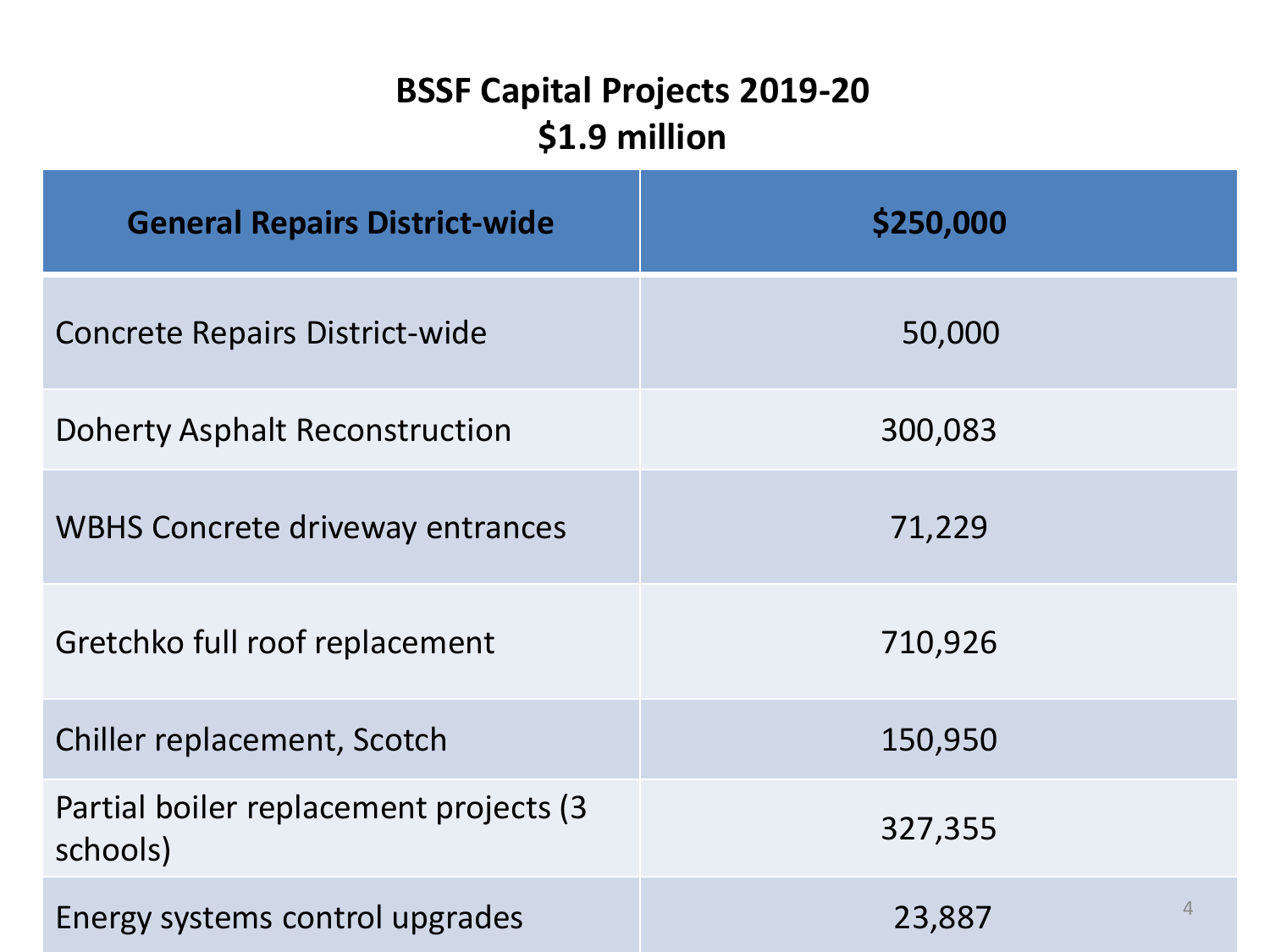### **BSSF Capital Projects 2017-18 (Year 5 of 14) \$2.2 million**

| <b>General Repairs District-wide</b>         | \$250,000 |
|----------------------------------------------|-----------|
| <b>Concrete Repairs District-wide</b>        | 50,000    |
| <b>WBHS Stadium Turf/Track Replacement</b>   | 1,224,702 |
| <b>WBHS Partial Roof Replacement Project</b> | 720,696   |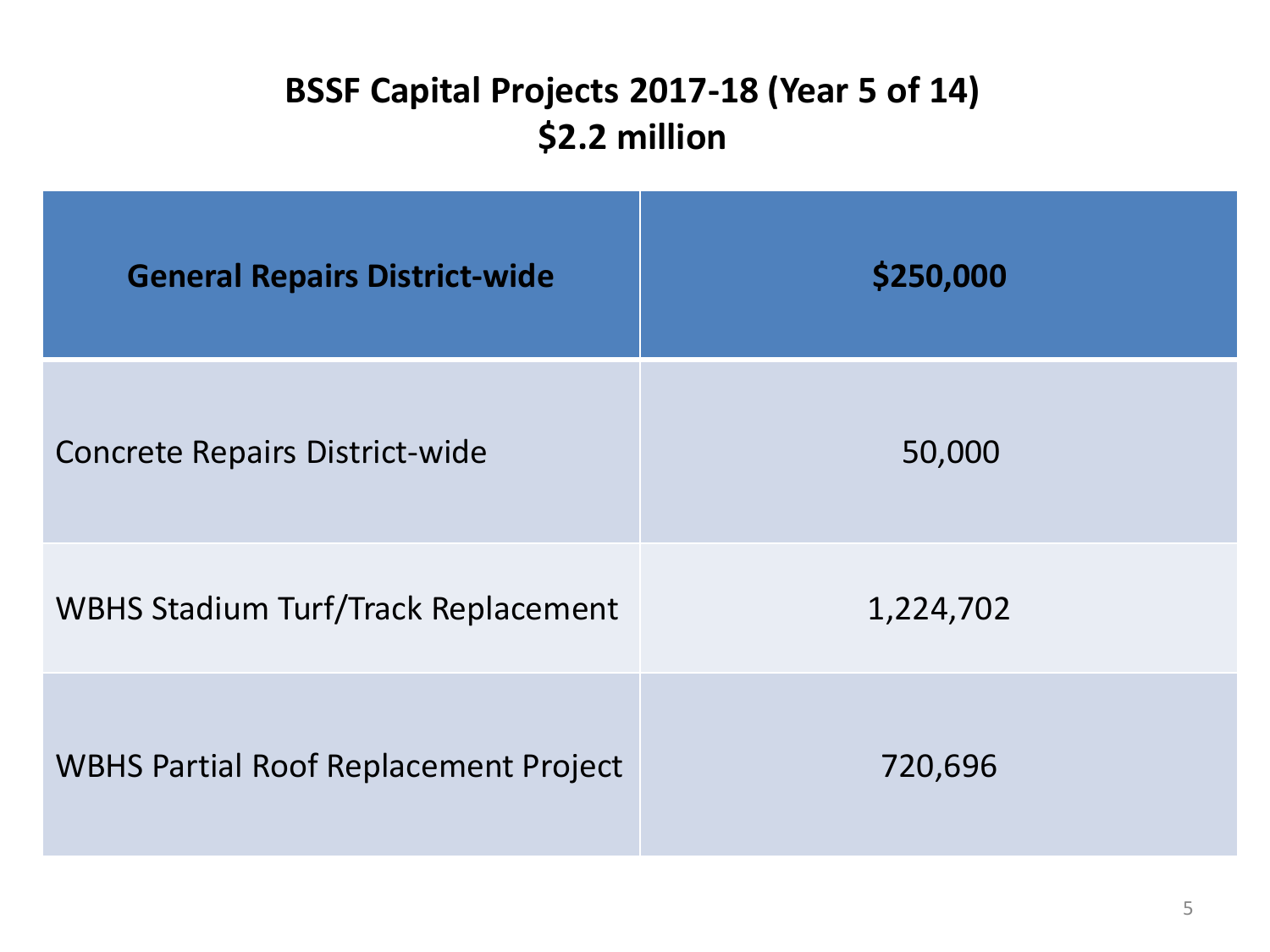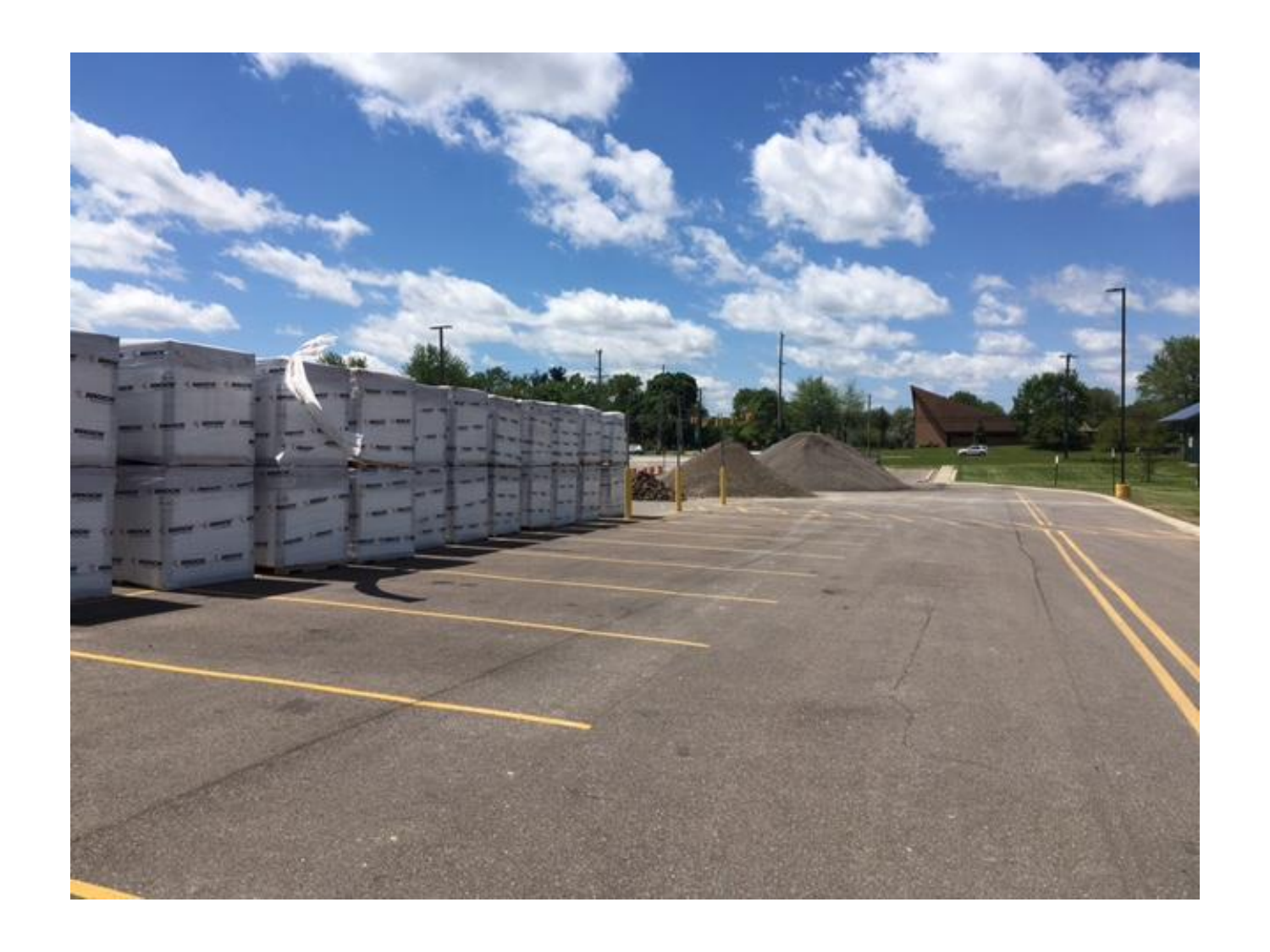